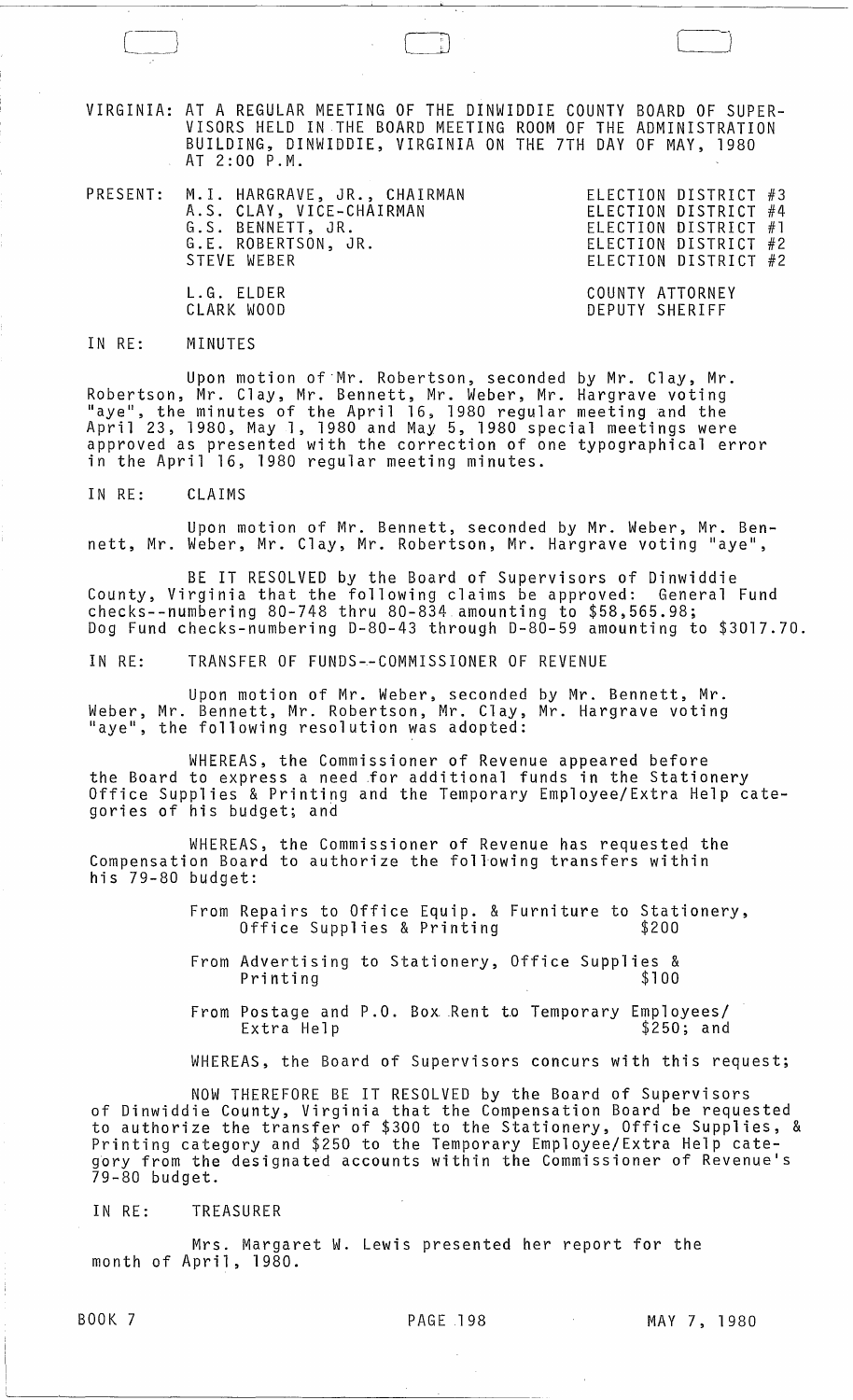## IN RE: COMMONWEALTH ATTORNEY

Mr. Larry Elder presented the following items: 1. Summary of discussion on the dog leash law. 2. Section 29-213.25 of the Code dealing with Compensation for livestock and poultry killed by dogs. 3. Mr. Elder asked that he not be designated as absent in special meeting minutes of which he was not notified.

IN RE: BUILDING INSPECTOR

Mr. James L. Blaha presented his report for the month of April, 1980.

IN RE: ANIMAL WARDEN

Mr. L.A. Brooks, Jr. presented his report for the month of April, 1980.

The Chairman stated that in reference to the number of claims being paid that the Dog Warden be instructed to keep a list of animal complaints answered by category i.e. dog nuisance calls vs. livestock claims, to give a better understanding of where his time is spent.

IN RE: DIRECTOR OF SOCIAL SERVICES

Mrs. K.B. Talley advised the Board that there might be a delay in Food Stamp funds until an appropriation is made by Congress.

She further stated that approximately \$142,000 was spent in the Fuel Assistance Program.

IN RE: REVIEW OF 1981 CRIMINAL JUSTICE PLAN

Mrs. Barbara A. Bolton, Housing and Community Resources Planner for the Crater Planning District Commission appeared before the Board to request endorsement of the 1981 Criminal Justice Plan and grant applications and answer any questions they might have.

The following comments/questions were asked:

1. The Board questioned the source of information on equipment needed by the magistrates. It was suggested that this particular section could be rewritten to be less specific.

2. In reference to the Drug Enforcement Program to be funded through the Sussex County Sheriff's Department, the Board asked for evidence from the Sheriff that he was agreeable to participate.

Ms. Bolton stated she would research these questions and forward a response to the Board. Further action on the plan was postponed until the May 21, 1980 meeting.

IN RE: BINGO & RAFFLE PERMIT--NORTHSIDE PTO

 $\sigma = \sigma_{\rm{max}}$ 

Upon motion of Mr. Weber, seconded by Mr. Bennett, Mr. Weber, Mr. Bennett, Mr. Clay, Mr. Robertson, Mr. Hargrave voting<br>"aye", the following resolution was adopted:

WHEREAS, the Northside PTO has made application to the Board of Supervisors for a Bingo and Raffle Permit for calendar year 1980; and

WHEREAS, the PTO meets the requirements as set forth in Sec. 18.1-340 of the Code of Virginia and has filed the required \$10.00 fee;

NOW THEREFORE BE IT RESOLVED by the Board of Supervisors of Dinwiddie County, Virginia that the Northside PTO is hereby granted a Bingo & Raffle Permit for the calendar year 1980.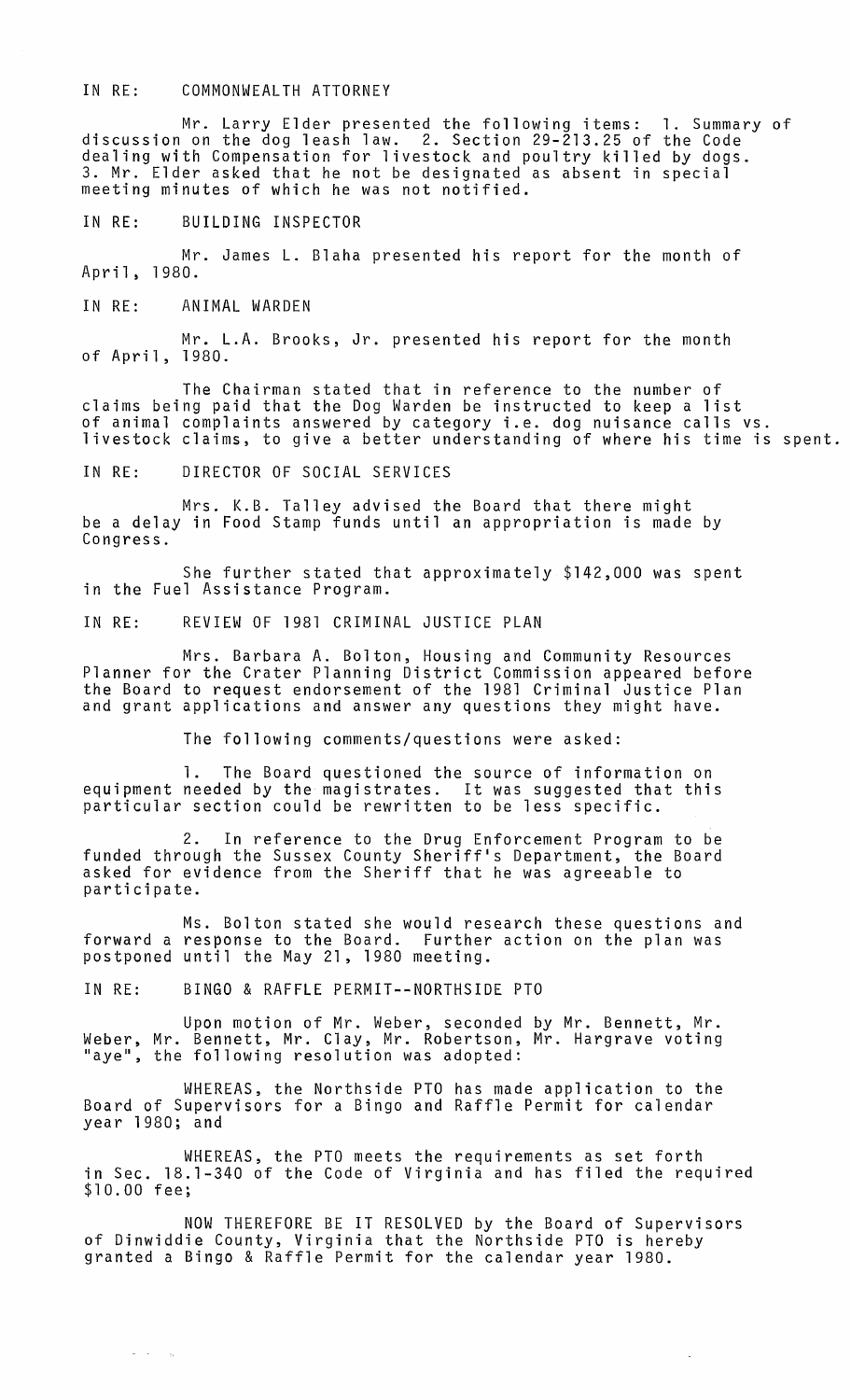IN RE: APPOINTMENT--DINWIDDIE INDUSTRIAL DEVELOPMENT AUTHORITY

r \_\_ ~\_J

Mr. Clay nominated Mr. Wayne C. Barnes. Mr. Weber nominated Mr. Laxton Wilson. The vote was as follows:

> For Mr. Wilson--Weber, Robertson For Mr. Barnes --Clay, Bennett, Hargrave

Mr. Wayne C. Barnes was appointed to the Dinwiddie Industrial Development Authority to fulfill the unexpired term of Mr. Russell Whitaker, ending February 5, 1984.

## IN RE: APPOINTMENT--1980 ROADVIEWERS

Mr. Bennett nominated Mr. T.O. Rainey, and Mr. Cabell Bishop. Mr. Bennett, Mr. Clay, Mr. Weber, Mr. Robertson, Mr. Hargrave voting "aye", Mr. T.O. Rainey and Mr. Cabell Bishop were appointed to the 1980 Roadviewers.

Mr. Weber nominated Mrs. Barbara Wilson. nominated Mr. Henry G. Walker, Sr. Mr. Weber, Mr. Clay, Mr. Bennett, Mr. Hargrave voting "aye", Mrs. and Mr. Henry G. Walker, Sr. were appointed to the Mr. Robertson Robertson, Mr. Barbara Wilson 1980 Roadviewers.

Mr. Clay nominated Mr. C.Y. Avery. Mr. Clay, Mr. Weber, Mr. Bennett, Mr. Robertson, Mr. Hargrave voting "aye", Mr. C.Y. Avery was appOinted to the 1980 Roadviewers.

IN RE: AUTHORIZATION TO AWARD BIDS FOR WATER & SEWER LINES TO INDUSTRIAL PARK AND ROHOIC.ELEMENTARY SCHOOL

Upon motion of Mr. Bennett, seconded by Mr. Robertson, Mr. Bennett, Mr. Robertson, Mr. Clay, Mr. Weber, Mr. Hargrave voting<br>"aye", the following resolution was adopted:

WHEREAS, the Board of'Supervisors previously authorized the,Dinwiddie County Water Authority to design and receive bids on the water and sewer lines to serve the Airport Industrial Park and the Rohoic Elementary School; and

WHEREAS, the bids have been received on these water and sewer lines, and the Board of Supervisors needs to authorize the Dinwiddie County Water Authority to proceed with the project; and

WHEREAS, the Board of Supervisors needs to outline funding for the entire project estimated to cost \$628,000; and

WHEREAS, the Board of Supervisors has received a \$150,000 grant from the Farmer's Home Administration; and

WHEREAS, the Board of Supervisors has set aside \$300,000; \$150,000 to match the grant, \$150,000 to be used in lieu of the grant until reimbursement is received; and

WHEREAS, the Dinwiddie County Water Authority has advised the Board that the State Health Department has recommended to the State Water Control Board disapproval of the installation of its sewer lines; and

WHEREAS, the Dinwiddie County Water Authority has advised the Board of Supervisors that this problem should be ironed out at a meeting scheduled with the State Water Control Board;

NOW THEREFORE BE IT RESOLVED by the Board of Supervisors of Dinwiddie County, Virginia that the Dinwiddie County Water Authority is hereby authorized to enter into contracts to install water and sewer lines to the Airport Industrial Park and the Rohoic Elementary School after appropriate State Agency approval; and

BE IT FURTHER RESOLVED by the Board of Supervisors of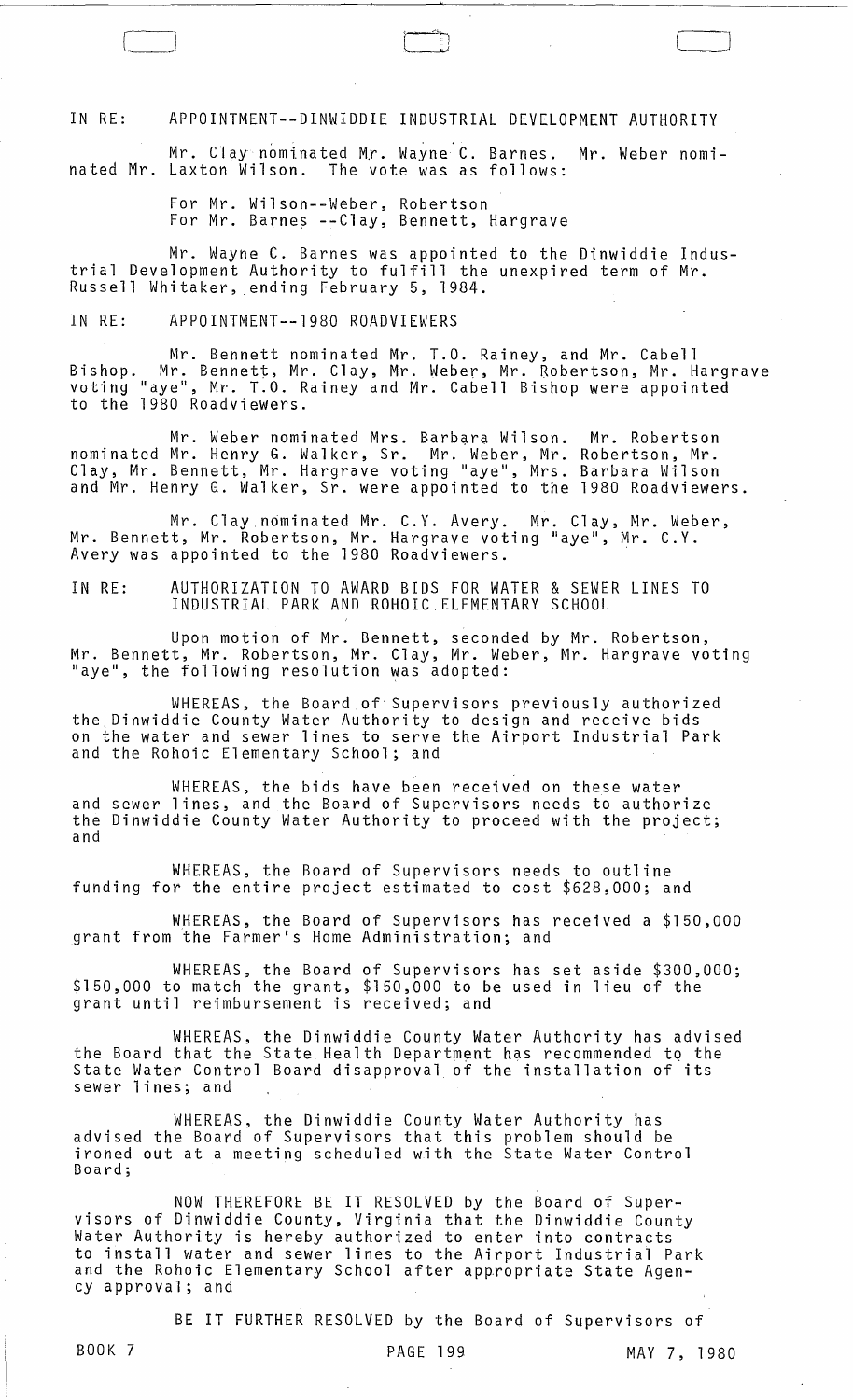Dinwiddie County, Virginia that the \$628,000 cost of this project be funded in the following manner:

- 1. \$300,000 from Water and Sewer Account
- \$150,000 grant from the FmHA to be reimbursed after the expenditure of the first \$300,000 by the County.
- 3. The manner of financing the balance, \$178,000, be determined at such time as the money is needed; and

BE IT FURTHER RESOLVED by the Board of Supervisors of<br>Dinwiddie County, Virginia that the Dinwiddie County Water Authority Dinwiddie County, Virginia that the Dinwiddie County Water Authority<br>shall request monthly the amount of money needed to pay the contractors for the installation of the water and sewer lines to the Airport Industrial Park and the Rohoic Elementary School.

IN RE: TEMPORARY CONSTRUCTION AGREEMENT--DINWIDDIE COUNTY WATER AUTHORITY

Upon motion of Mr. Clay, seconded by Mr. Bennett, Mr. Clay, Mr. Bennett, Mr. Robertson, Mr. Weber, Mr. Hargrave voting "aye", the following agreement was adopted:

THIS AGREEMENT, dated this 7th day of May, 1980, by and between City of Petersburg, Petersburg, Virginia, and the County of Dinwiddie, Dinwiddie Virginia, and his, her, their or its heirs, successors and assigns, hereinafter referred to as "Owner ", and the Dinwiddie County Water Authority, Petersburg Virginia, a political subdivision of the Commonwealth of Virginia, hereinafter referred to as "Authority ", part of the second part.

The Owner does hereby grant and convey unto the Authority a temporary construction easement not to exceed 20 ft. in width south of proposed Route 684 from State Route 460 to proposed building of E.S.E. Inc., as shown on Contract N-3, Sheets 3 and 4, of Project 7109, dated November, 1979, R. Stuart Royer & Associates, Consulting Engineers, Richmond, Virginia.

In the part of this section used, the Contractor will remove all trees and dispose of all stumps, wood and brush. After these lines are finished, the Contractor will grade and seed the area disturbed in accordance with Contract Documents of R. Stuart Royer & Associates Plans and Specifications for Project 7109, Contract N-3.

IN RE: BOARD OF EQUALIZATION

Upon motion of Mr. Clay, seconded by Mr. Robertson, Mr. Clay, Mr. Robertson, Mr. Weber, Mr. Bennett, Mr. Hargrave voting "aye", the following resolution was adopted:

WHEREAS, the Dinwiddie County Board of Supervisors has received numerous complaints from the citizens of Dinwiddie County regarding the inequities in the reassessment of real estate in Dinwiddie County completed March 31, 1980; and

WHEREAS, the Board of Supervisors feels that many of these complaints are justified; therefore, a Board of Equalization is needed to correct these inequities;

NOW THEREFORE BE IT RESOLVED by the Board of Supervisors of Dinwiddie County, Virginia that the Honorable Thomas V. Warren, Judge, Eleventh Circuit Court District, appoint a Board of Equalization for Dinwiddie County.

IN RE: LAND USE PUBLIC HEARING

 $\cdots$  and  $\mathbb{R}$ 

Mr. Bennett advised the Board that to be effective for the 1981 tax year, an ordinance on land use would have to be adopted by June 30, 1980. Therefore, he felt a public hearing should be by same so, 1588. Therefore, he felt a public hearing desireable in the County. Two public hearings were held previously but no action was taken. Mr. Robertson stated that he did not

 $\frac{1}{\sqrt{2}}\frac{1}{\sqrt{2}}\left(\frac{1}{\sqrt{2}}\right)^2\frac{1}{\sqrt{2}}\left(\frac{1}{\sqrt{2}}\right)^2$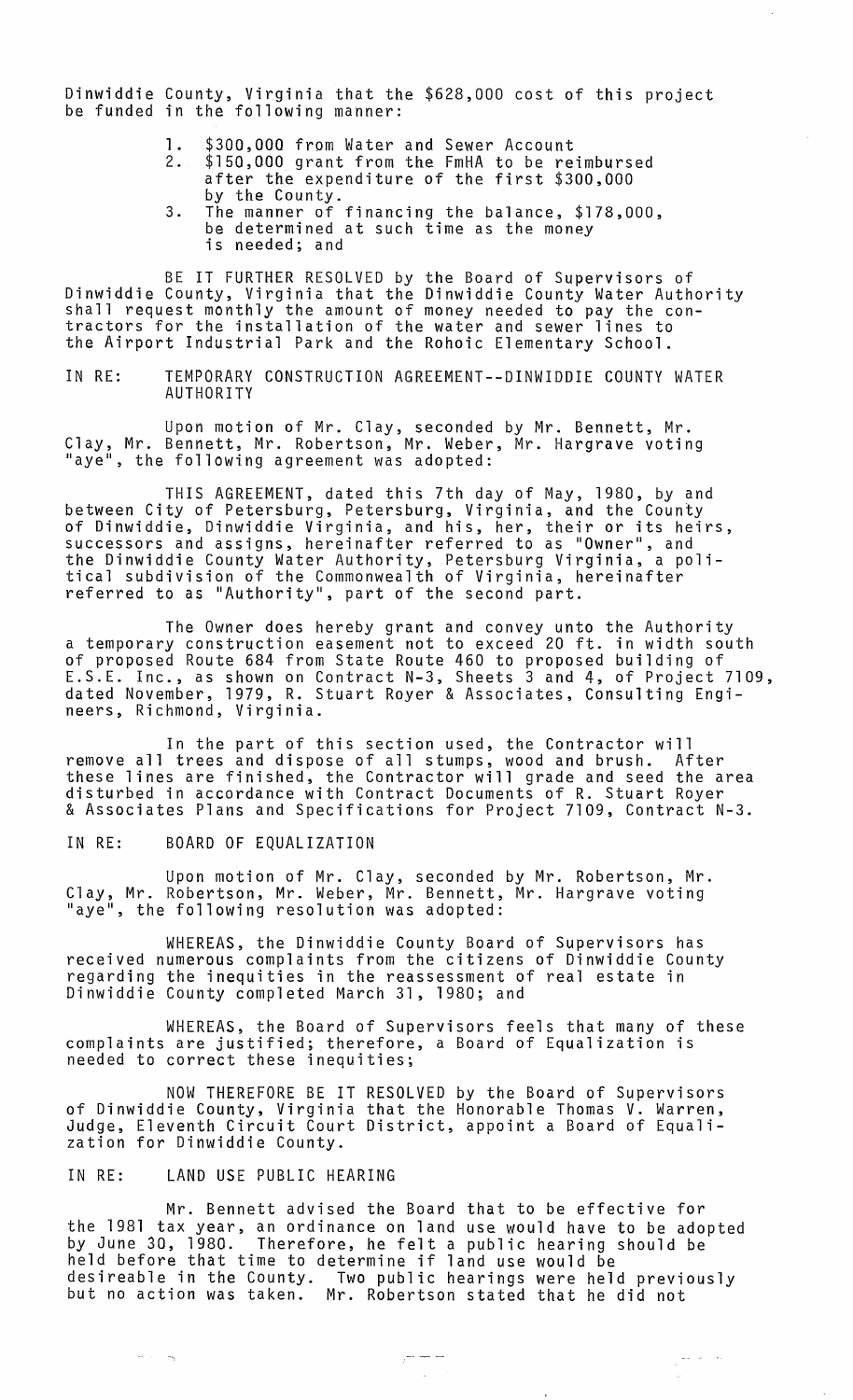feel like enough information had been gathered or facts related to indicate whether land use would be' beneficial to the County. Therefore, he felt a public hearing would be premature at this time. Mr. Robertson moved,that a study committee be appointed to determine the pros and cons of land use to report back to the Board within a reasonable time.

o

Mr. Weber stated that he was opposed to land use; however, he would be in agreement to a study committee, and seconded the motion.

Mr. Bennett stated that he was not opposed to the study; however, he did not want to have to postpone action for another year.

Mr: Hargrave stated that he felt enough information had been gathered concerning land use. The Board must now study and understand the information to take action. He was, therefore, in favor of a public hearing.

Mr. Clay stated that he would like to move ahead with a public hearing.

Mr. Weber, Mr. Robertson voting "aye", Mr. Clay, Mr. Bennett, Mr. Hargrave voting "nay", the motion was defeated.

Upon motion of Mr. Bennett, seconded by Mr. Clay, Mr. Bennett, Mr. Clay, Mr. Hargrave voting "aye", Mr. Weber, Mr. Robertson voting "nay", the County Administrator was authorized to advertise a public hearing for consideration of the land use ordinance on Wednesday, June 4, 1980 at 8:00 P.M. at the Administration Building.

IN RE: PUBLIC HEARING--VIRGINIA DEPARTMENT OF HIGHWAYS & TRANS-PORTATION 1980-81 SECONDARY ROADS IMPROVEMENT BUDGET

This being the time and'place as advertised'in the Progress-Index on Thursday, April 24, 1980 and Wednesday, April 30, 1980 for the Board of Supervisors to conduct a public hearing jointly with the Department of Highways and Transportation to receive comments from interested citizens concerning the 1980-81 secondary roads improvement budget.

The following comments were made:

1. Mrs. Kathleen King appeared before the Board to request 1. Mrs. Kathleen King appeared before the Board to request<br>that Route 692 between Rt. 709 and Rt. 40 be hard-surfaced. She stated<br>that the mood count taken lune 70 shound a traffic count of 44 bou that the road count taken June, 79 showed a traffic count of 44; however she had counted over 50 cars per day.

2. Mr. Lynwood Inge requested that improvements be made to Rt. 708 from the Amelia County line to the N&W railroad West of Sutherland. He stated that the road was dangerous and needed widening, straightening, and paving in areas.

3. Sgt. Major Kellam appeared before the Board concerning Route 615 that extends off U.S. Rt. 1 near Ye Olde Blue Tartane. He stated that the last traffic count was 48; however, he knew it was averaging 55 cars per day now. He further stated that the original survey showed a dead end road with a cul-de-sac at the SCL railroad; 'however, the road was continued and has now become a through road to Duncan Road, thereby increasing the traffic. Mr. Kellam requested that either the road be closed beyond the railroad or, if left open, the road be hard surfaced.

4. Mr. Percy Abernathy appeared before the Board to request that the Highway Department give serious attention to improvement of Rt. 619 between Rt. 735 at Hawkins Church and Stony Creek. He stated that the hill and dips in the road made it very difficult to see school buses which have to make stops along that route to pick up children. He also requested that the ditches along Rt. 619 be pulled and the trees and bushes be cut back'which were causing sight problems along that road.

5. Mr. W.F. Creath appeared before the Board to request that the necessary action be taken to have the roads in Berryfield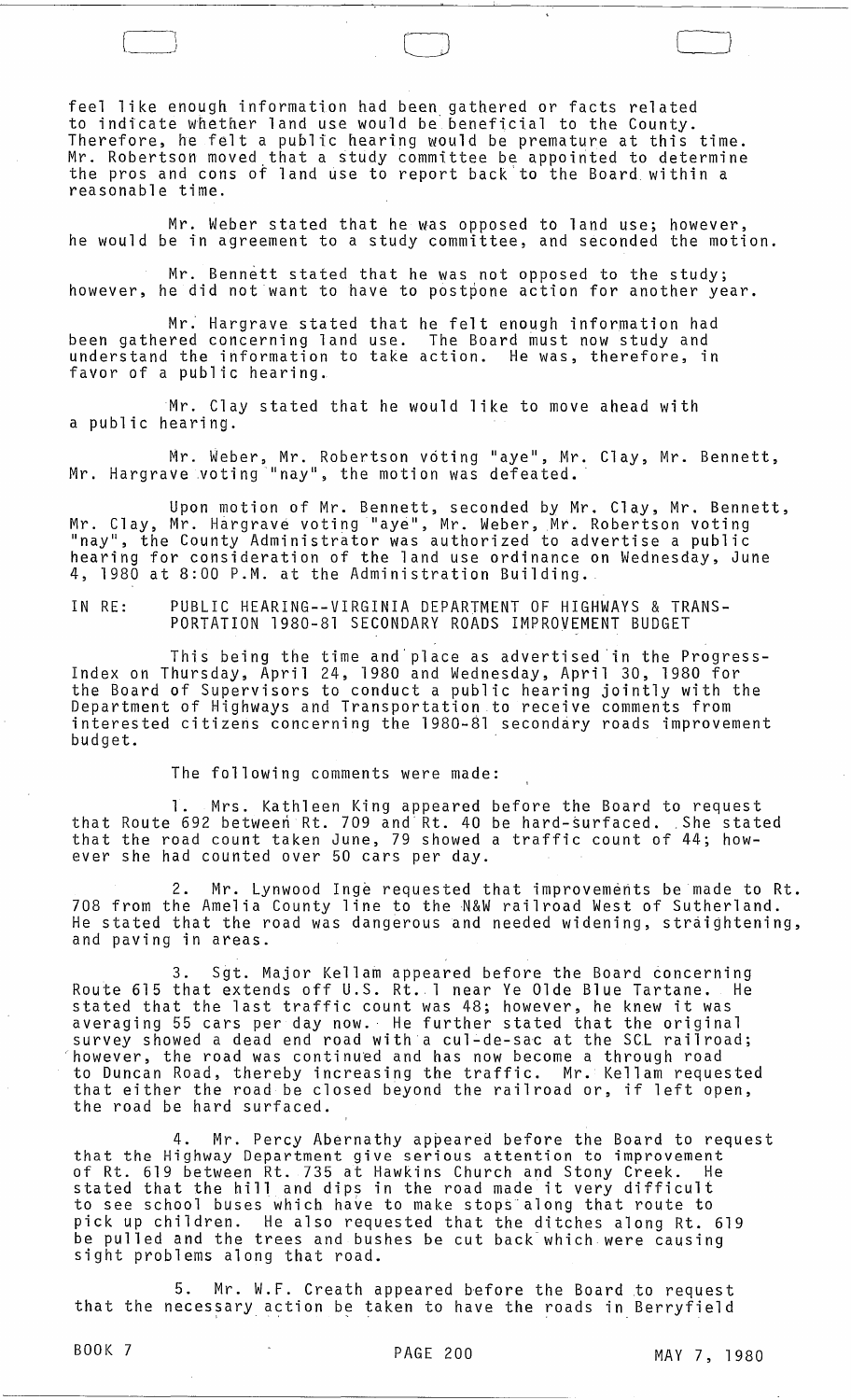Subdivision taken into the secondary system. Mr. Bennett stated that he would ask that the subdivision roads be placed on the 1980 Roadviewer's list.

6. Mr. Larry Elder requested that Route 721 off Rt. 460 be hard-surfaced. He stated that the last traffic count was 71.

7. Mr. Albert Mathias appeared before the Board to request the designation of a bike trail along Rtes. 627, 611, 751, 624, 699, 708, and back to 611 starting at Trinity Church. Mr. Perry stated he would investigate what steps should be taken and the possibility of establishing a bike trail and respond to the Board.

8. Mr. Bennett stated that he had been contacted by Mrs. J.C. Stephenson concerning Rt. 683 and the status of construction work there.

9. Mr. Robertson asked that the Highway Department look at Fairway Road in Rohoic Farms to determine what improvements were needed concerning potholes in the road.

10. Mr. Weber asked what work was planned for U.S. #1. Mr. Perry stated it was scheduled for partial plant mix overlay.

11. Mr. Robertson asked if any work was planned for improving the curve on Rt. 613 as you approach the bridge over White Oak<br>Creek. Mr. Medlock stated work was already scheduled for that area. Mr. Medlock stated work was already scheduled for that area.

12. The County Administrator stated that he had been contacted to request that the Highway Department place the bridge over Rt. 672 at Oakhi11 Subdivision on the list for improvements. He also advised the Highway Department that he had been contacted by citizens concerned about the trash accummulation at the intersection of Rt. 603 and 672.

13. Mr. Bennett asked that the Highway Department give attention to the trash accumulation on Rt. 601 between 708 and 732.

IN RE: TEMPORARY DETOUR--ROUTE 708

Upon motion of Mr. Robertson, seconded by Mr. Clay, Mr. Robertson, Mr. Clay, Mr. Bennett, Mr. Weber, Mr. Hargrave voting "aye", the following resolution was adopted:

WHEREAS, a construction project is planned for the bridge on Rt. 708 over Whipponock Creek; and

WHEREAS, this project will require temporarily closing Rt. 708 for approximately three weeks; and

WHEREAS, by closing the road, the construction of a detour immediately around this bridge will not be needed resulting<br>in a savings of \$30,000 to \$50,000; and

WHEREAS, the temporary detour will result in approximately 2.2 miles in additional travel time and will cause no hardship for access of emergency vehicles; and

WHEREAS, the closing and detour will be scheduled when it is most convenient for the farmers who use this route heavily throughout the year;

NOW THEREFORE BE IT RESOLVED by the Board of Supervisors of Dinwiddie County, Virginia that the VDH&T be authorized to temporarily close Rt. 708 for approximately three (3) weeks during the construction project of a new bridge over Whipponock Creek.

IN RE: RECESS

-,

Upon motion of Mr. Robertson, seconded by Mr. Clay, Mr. Robertson, Mr. Clay, Mr., Bennett, Mr. Weber, Mr. Hargrave voting "aye", the Board recessed at 4:30 P.M. to reconvene at 7:30 P.M. at the Senior High School.

 $\omega$  and  $\omega$  and  $\omega$  is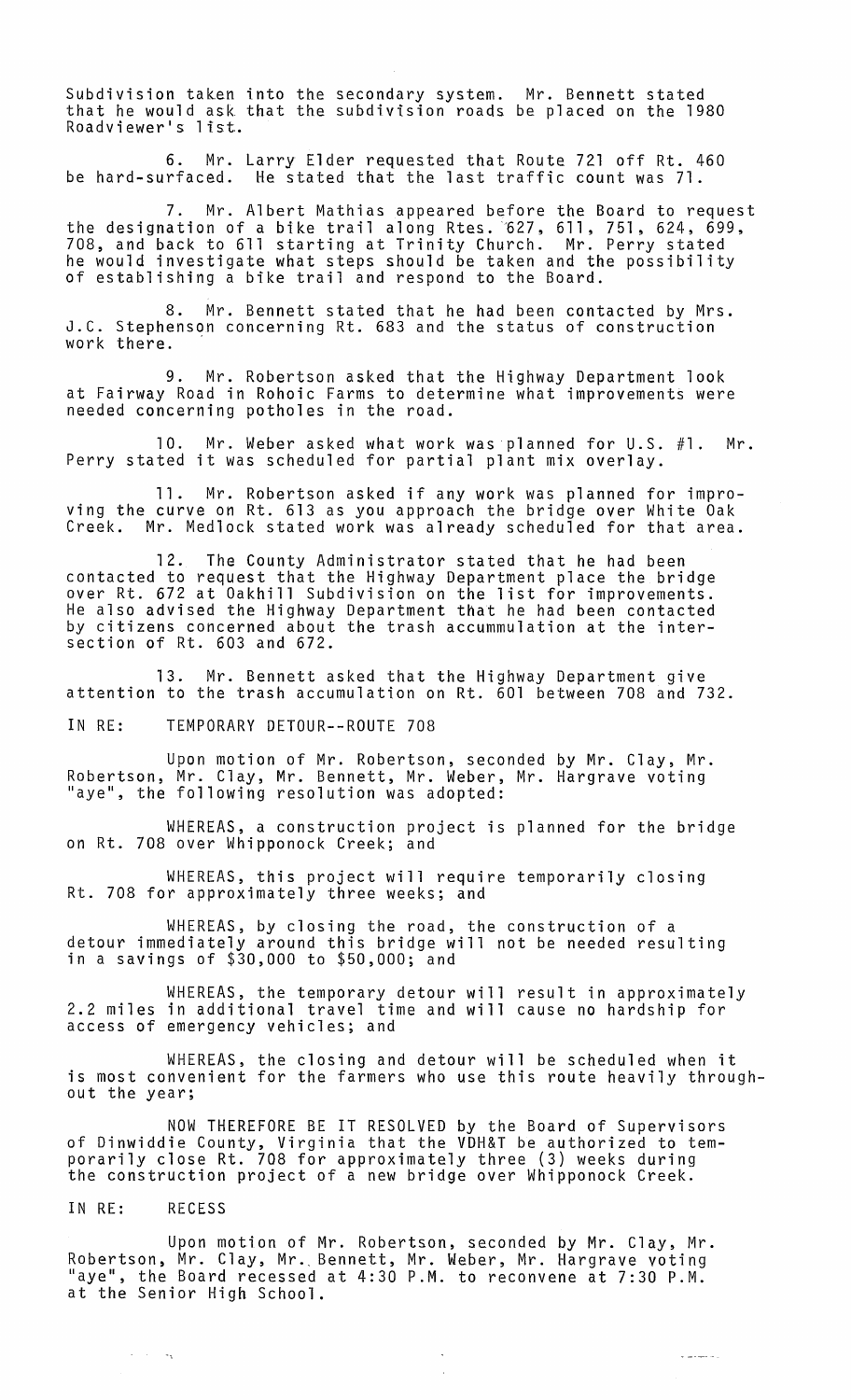IN RE: PUBLIC'HEARING--A-80-2--CONSUMER UTILITY TAX

This being the time and place as advertised in the Progress-Index on Wednesday, April 9, 1980 and Wednesday, April 16, 1980 for the Board of Supervisors to conduct a public hearing to consider for adoption an ordinance to amend Chapter 8 of the Code of the County of Dinwiddie, Virginia to reflect an increase in the utility tax from ten  $(10)$  per centum to sixteen  $(16)$  per centum.

',r .j

 $\frac{1}{2}$ 

Public comment was received in conjunction with the 1980- 81 budget hearing and are listed under that section.

IN RE: PUBLIC HEARING--1980.TAX RATE

This being the time and place as advertised in the Progress- Index on Monday, April 7, 1980; Wednesday, April 9, 1980; Tuesday, April 22, 1980; and Wednesday, April 30, 1980 for the Board of Supervisors to conduct a public hearing on. the 1980 tax rate.

A tax rate of .66 on real estate and \$6.00 on personal property is proposed.

Public comment was received in conjunction with the 1980-81 budget and are recorded under that section.

IN RE: PUBLIC HEARING--1980-81 BUDGET

This being the time and place as advertised in the Progress-Index on Monday, April 7, 1980; Wednesday, April 9, 1980; Tuesday, April 22, 1980; Wednesday, April 30, 1980 for the Board of Supervisors to conduct a public hearing on the 1980-81 Dinwiddie County budget.

,The Chairman announced that action on the budget and tax rate could not be taken following the public hearing. This action is scheduled for May 26, 1980 at 8:00 P.M.

He also announced that the Board had taken action to request the Circuit Court Judge to appoint an Equalization Board to review the reassessment.

A public hearing-on the Land Use ordinance is scheduled for Wednesday, June 4, 1980 at 8:00 P.M. to consider land use to be effective for the 1981 tax year.

The County Administrator outlined the income and high- lighted significant changes over last year's budget. The Constitutional Officers and Department Heads described their own individual budgets and answered any questions from the floor.

The following people made comments or asked questions concerning the budget: Emery Veazey; Paul Moore; Willie Edwards; Donald Andrews; John Scarborough; Anne Scarborough; Tom Newsom; Pete Thrower; Robert Ragsdale; Richard Earl; Francis Fenderson; Henry Walker~· Sr.; Nadine Milton; Billy Bain; Hope Tunstall; Polly Thrower; Reverand Lacy; Vivian Zaruba; John Frazer, Jim Williams; Gerald Phillips; Edward Pair; Frank Freudig, representing the DEA; Bill Jones; Granville Maitland; Mrs. Hamner; R.C. Clarke; Sgt. Major Kellam.

,The Chairman briefly reviewed the major reasons for the increase in taxes: increase in school funds requested; deficit spending in the past; and the reduction in revenue sharing. He further explained the position of the Board concerning revenue sharing which its renewal is unknown at this time. Mr. Weber stated that he would like to see a tax reduction; however, he felt all classes of real estate and personal property should be taxed equally.

BOOK 7 PAGE 201 MAY 7, 1980

 $\leftarrow$   $\leftarrow$   $\leftarrow$   $\leftarrow$